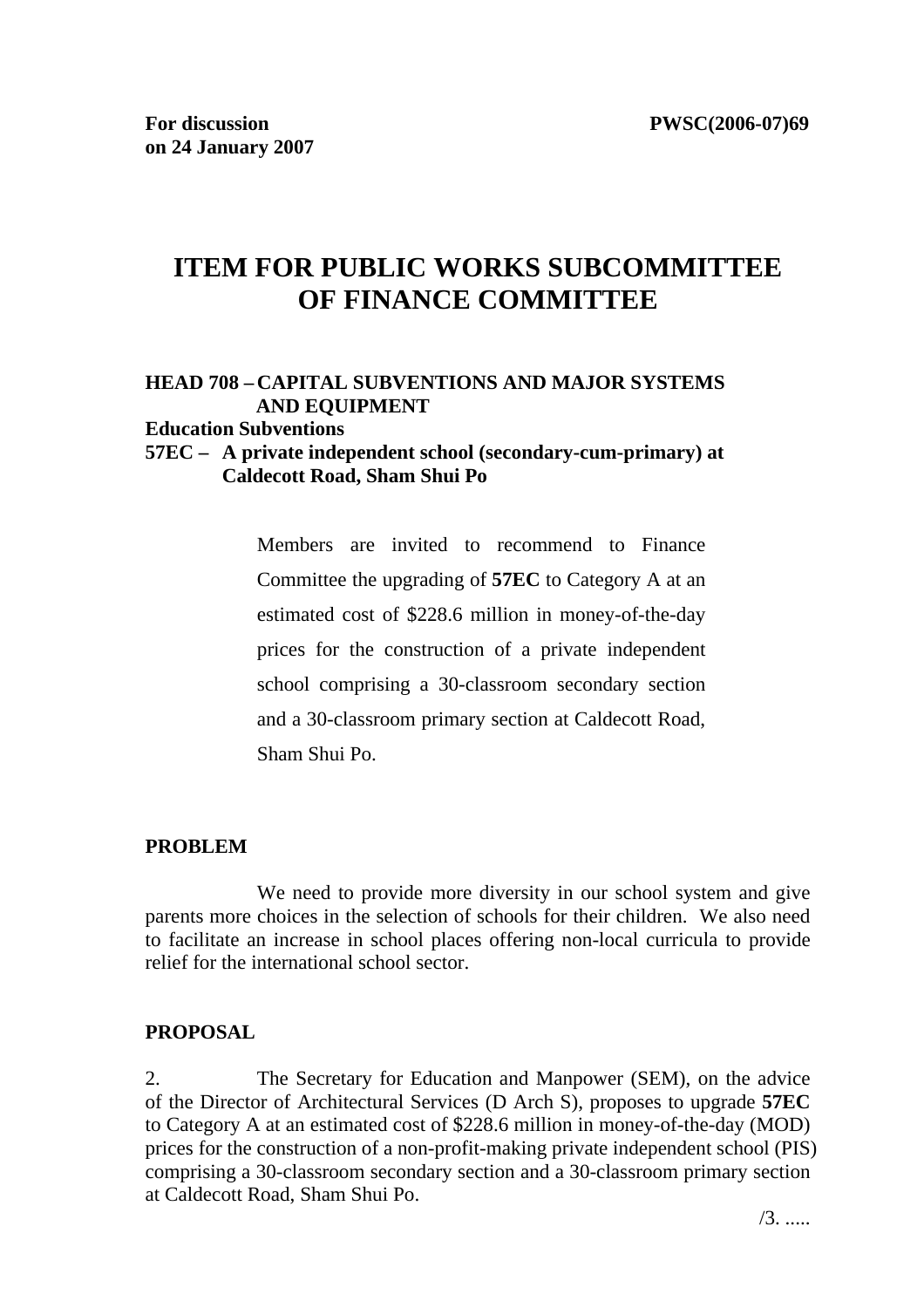1

3. The overall construction cost of the school premises is estimated to be \$304.2 million in MOD prices, comprising \$228.6 million of Government subvention and \$75.6 million to be borne by the school sponsor. The amount of Government subvention, being no more than the cost of constructing standard design public sector schools accommodating the same number of students, will be provided in the form of a capital grant to the school sponsor for the sole purpose of building the school. The school sponsor will be responsible for the design and construction of the school to meet its own curriculum needs.

#### **PROJECT SCOPE AND NATURE**

4. The project involves the demolition of a school building on the site  $\mathbf{I}$ and the construction of the new school premises with the following planned facilities –

|     |                             | <b>Secondary</b><br>section | <b>Primary</b><br>section |
|-----|-----------------------------|-----------------------------|---------------------------|
| (a) | classrooms                  | 30                          | 30                        |
| (b) | special rooms               | 16                          | 6                         |
| (c) | staff rooms                 | $\mathbf{1}$                | $\mathbf{1}$              |
|     | <b>Shared facilities</b>    |                             |                           |
| (d) | staff common room;          | $\mathbf{1}$                |                           |
| (e) | assembly hall;              | $\mathbf{1}$                |                           |
| (f) | small group teaching rooms; | 7                           |                           |
| (g) | guidance activity rooms;    | $\overline{2}$              |                           |
| (h) | interview rooms;            | 4                           |                           |
| (i) | student activity centres;   | $\overline{2}$              |                           |
| (j) | conference rooms;           | $\overline{2}$              |                           |
|     |                             |                             | $/(k)$                    |

The school building, which was used as the former campus of Sir Robert Black Colleage of Education, has been constructed for more than 40 years. Its facilities are far below the standards of existing and new schools. We recommend that the school building be vacated and demolished for the construction of a new school premises.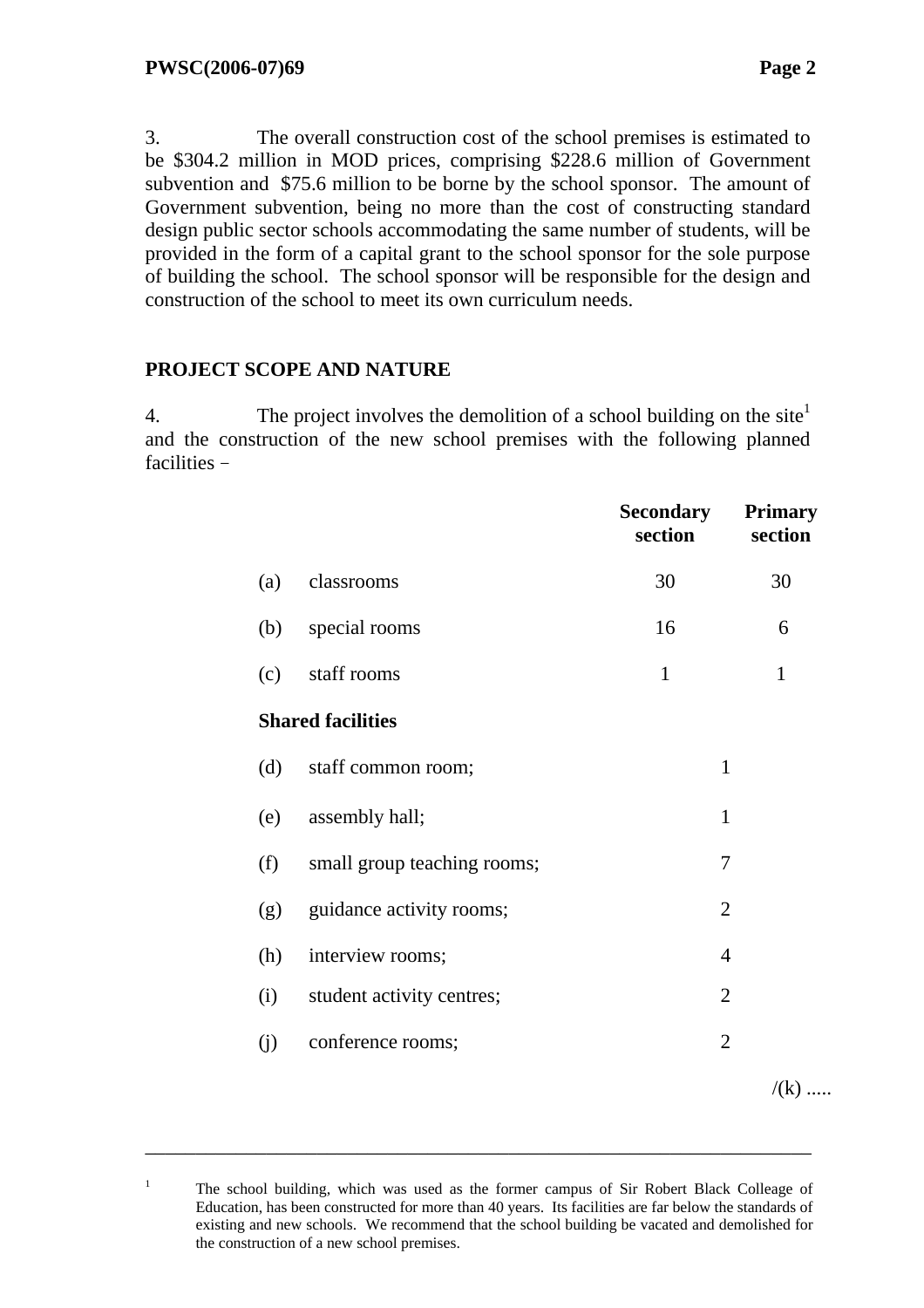| (k) | library;                                    |   |
|-----|---------------------------------------------|---|
| (1) | multi-purpose areas;                        | 2 |
| (m) | basketball courts;                          | 3 |
|     | (n) swimming pool;                          |   |
|     | (o) a 50-metre running track <sup>2</sup> ; |   |
| (p) | green corner <sup>3</sup> ; and             |   |
| (q) | ancillary accommodation including           |   |

three lifts and relevant facilities for the handicapped.

A comparison of the facilities proposed under **57EC** with those of standard design schools is at Enclosure 1.

5. The proposed school will meet the planning target of providing two square metres of open space per student. A site plan is at Enclosure 2 and views of the school premises (artist's impression) are at Enclosure 3. The school sponsor plans to start works in March 2007 for completion in June 2009.

# **JUSTIFICATION**

———

——— ———

> 6.The proposed through-train school in Sham Shui Po will provide students with the opportunity of continuous progression in learning through their school years from ages 5 to 18. The proposed school will run a self-designed curriculum with an international dimension for both the primary and secondary sections. The curriculum for the primary section (comprising six grade levels) focuses on fostering a positive attitude towards learning and developing basic learning skills. As for the secondary section (comprising seven grade levels), the programme is enquiry-based with emphasis on positive education, critical and creative thinking, with International General Certificate of Secondary Education (IGCSE) as an exit point.

> > /7. .....

<sup>2</sup> Making optimal use of the space of the campus, a 50-metre running track will be provided.

<sup>3</sup> The green corner is a designated area inside the campus to enable students to develop an interest in horticulture and the natural environment. The green corner may include a green house, a weather station and planting beds.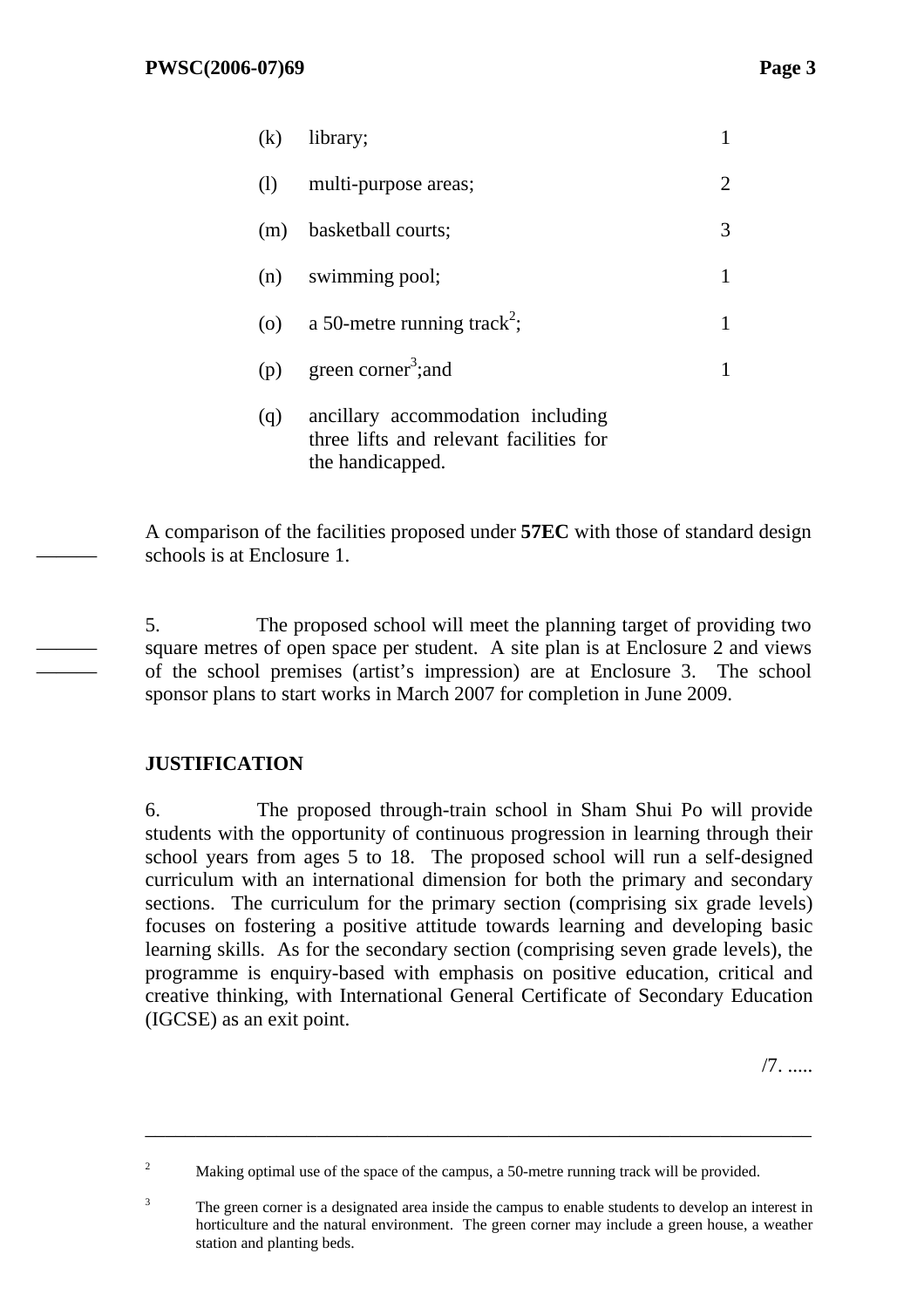7. The pre-university diploma programme (similar to matriculation levels) offers a comprehensive two-year curriculum that generally prepares students to fulfill requirements of various national education systems. Subject to the authorization by International Baccalaureate Organisation, the curriculum of the pre-university programme will be based on the International Baccalaureate Diploma Programme that is expanding rapidly around the world.

8. The proposed school promotes bilingual education. Although English will be used as the medium for teaching and learning for the major subjects, the curriculum will put a strong emphasis on Chinese language (Putonghua) and moral education. Capitalising on its rich experience in school operation in Hong Kong, the school sponsor will continue to promote cocurriculum activities and students will be expected to pursue languages, mathematics, humanities, science and the arts at all levels.

9. Since the school will be recruiting students from all over the territory and operating on a self-financing basis, its operation should only have a marginal impact, if any, on the supply and demand balance of public sector school places in Sham Shui Po District. The school is expected to provide an alternative for local students to enrol in private international schools. This can also free up places in the international schools where supply is tight.

# **FINANCIAL IMPLICATIONS**

10. The capital grant for the PIS is calculated having regard to the reference cost of a standard design 30-classroom public sector secondary school and that of a standard design 30-classroom public sector primary school. The reference costs are based on an uncomplicated site with no unusual environmental or geotechnical constraints. Due to the site topography, difficult ground conditions and peculiarity of the school site, we plan to provide the school sponsor with additional grants for demolition, site formation, slope upgrading and piling.

11. The school sponsor estimates the construction cost of the school to be \$304.2 million in MOD prices (see paragraph 13 below) made up as follows –

| (a) Demolition | 8.5 |
|----------------|-----|

**/\$ million .....**

 **\$ million**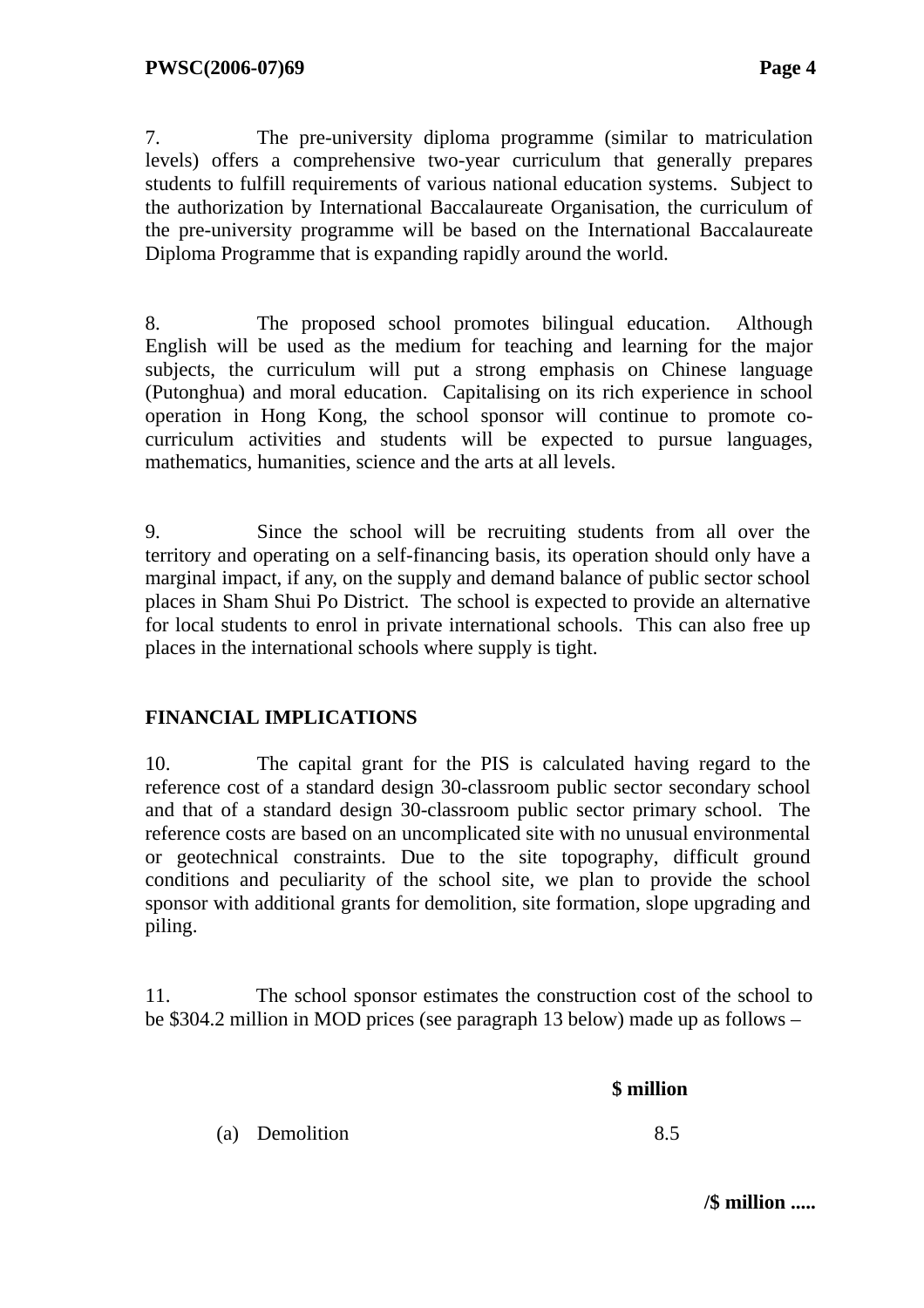|     |                                    | \$ million  |                                  |
|-----|------------------------------------|-------------|----------------------------------|
|     | (b) Site formation                 | 6.6         |                                  |
| (c) | Slope upgrading                    | 2.8         |                                  |
| (d) | Piling                             | 42.2        |                                  |
| (e) | <b>Building</b>                    | 123.9       |                                  |
| (f) | <b>Building services</b>           | 57.2        |                                  |
| (g) | Drainage                           | 4.9         |                                  |
| (h) | External works                     | 19.6        |                                  |
| (i) | Consultants' fees for -            | 3.8         |                                  |
|     | Construction administration<br>(i) | 2.2         |                                  |
|     | (ii) Sitesupervision               | 1.2         |                                  |
|     | (iii) Out-of-pocket expenses       | 0.4         |                                  |
| (j) | Contingencies                      | <b>27.0</b> |                                  |
|     | Sub-total                          | 296.5       | (in<br>September<br>2006 prices) |
| (k) | Provisions for price adjustment    | 7.7         |                                  |
|     | Total                              | 304.2       | (in MOD<br>prices)               |

A comparison of the reference cost of a 30-classroom primary school and 30 classroom secondary school project with the capital grant of \$228.6 million in

/MOD .....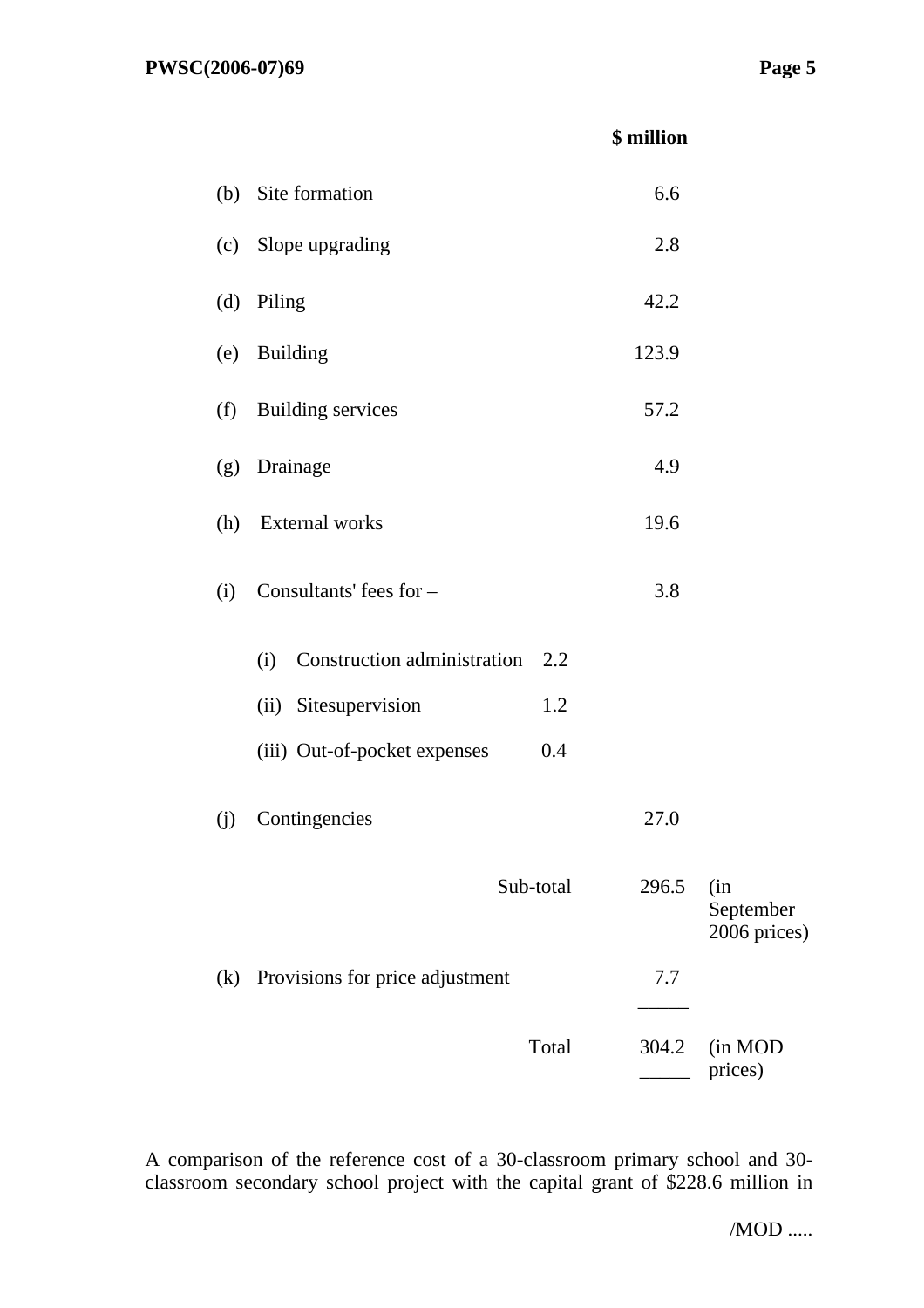———

———

MOD prices (see paragraph 12 below) is set out in Columns (C) and (D) of Enclosure 4. Columns (D) and (E) give a comparison between the capital grant and the estimated cost of **57EC**. A detailed breakdown of the estimate for consultants' fees by man-months as accepted by D Arch S is at Enclosure 5.

12. The estimated construction cost of the PIS (\$304.2 million in MOD prices) is higher than the capital grant (\$228.6 million in MOD prices), largely due to above-standard facilities such as swimming pool and their associated costs in the building elements like piling, associated building works and building services, etc. The difference (\$75.6 million) will be borne by the school sponsor and the capital grant provided by the Government will be capped at \$228.6 million in MOD prices. The school sponsor will be responsible for all additional funding requirements, whether due to higher-than-expected tender outturn or other variations. The Government and the school sponsor will share all savings arising from lower-than-expected tender outturn (excluding the site specific preparation works i.e. demolition and slope upgrading) on a pro-rata basis of their estimated contribution to the project (i.e. 74.2% for the Government and 25.8% for the school sponsor). For specific site preparation works under Government's subvention, the Government will retain all savings in case they arise.

13. Subject to approval, the school sponsor will phase the expenditure as follows –

|             | \$ million<br>(Sept 2006)   |                             | <b>Price</b><br>adjustment | \$ million<br>(MOD)         |                             |
|-------------|-----------------------------|-----------------------------|----------------------------|-----------------------------|-----------------------------|
| Year        |                             |                             | factor                     |                             |                             |
|             | Capital grant<br>under 57EC | <b>Construction</b><br>cost |                            | Capital grant<br>under 57EC | <b>Construction</b><br>cost |
| $2006 - 07$ | 0.0                         | 1.2                         | 1.00000                    | 0.0                         | 1.2                         |
| $2007 - 08$ | 1.8                         | 75.3                        | 1.01250                    | 1.8                         | 76.2                        |
| $2008 - 09$ | 181.5                       | 181.5                       | 1.02769                    | 186.5                       | 186.5                       |
| $2009 - 10$ | 34.0                        | 34.0                        | 1.04310                    | 35.5                        | 35.5                        |
| $2010 - 11$ | 4.5                         | 4.5                         | 1.05875                    | 4.8                         | 4.8                         |
|             | 221.8                       | 296.5                       |                            | 228.6                       | 304.2                       |

14. We have derived the MOD estimate on the basis of Government's latest forecast of trend rate of change in the prices of public sector building and contribution output for the period 2006 to 2011. The school sponsor will deliver the works through fixed-price lump-sum contracts because it can clearly define the scope of works in advance. The contract will not provide for price adjustment because each contract period will not exceed 21 months.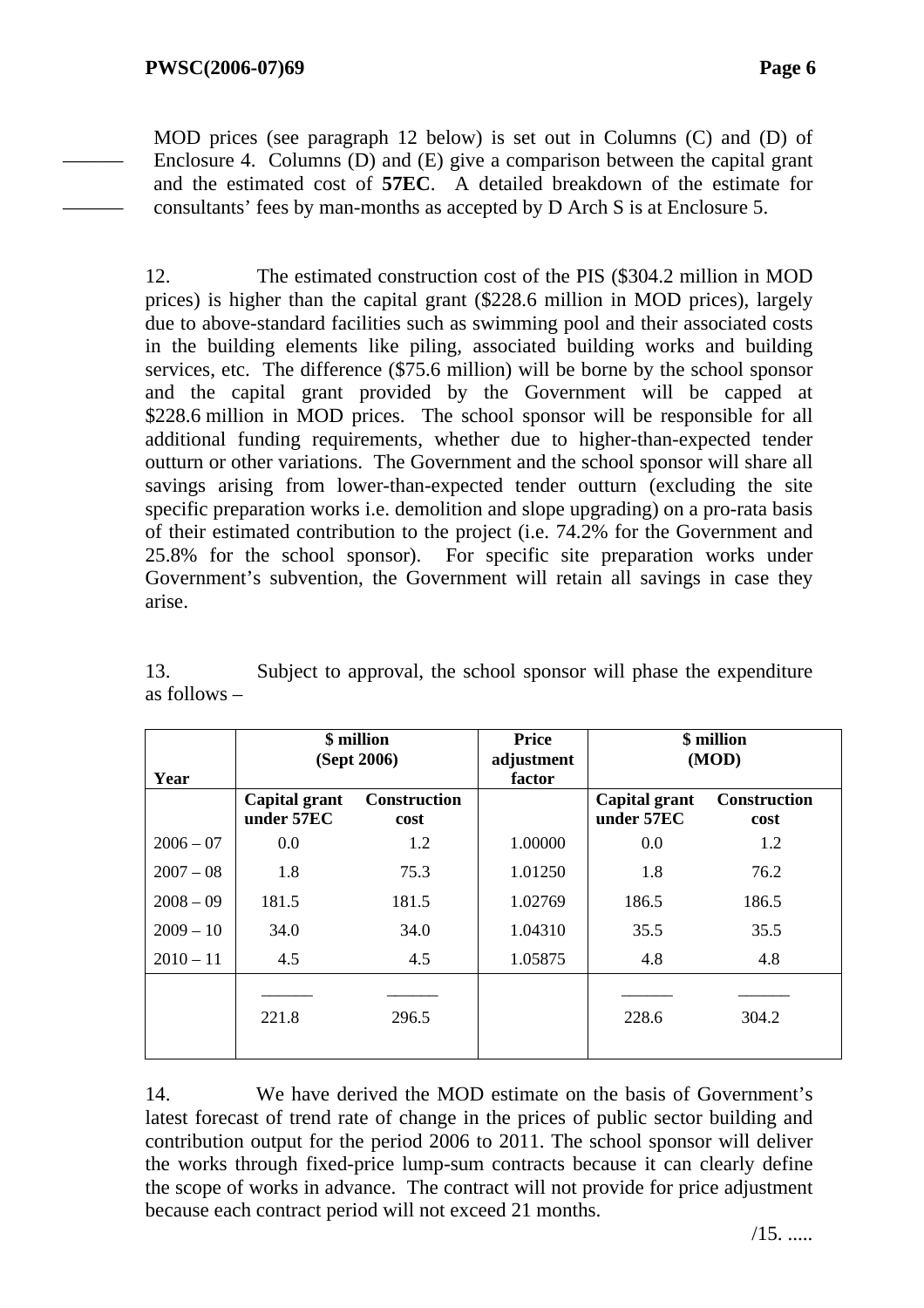15. The cost of furniture and equipment and the recurrent expenditure for the school will be borne by the school sponsor. There will not be any recurrent expenditure for the Government. These arrangements are in line with the existing policy.

## **PUBLIC CONSULTATION**

16. We consulted the Sham Shui Po District Council on **57EC** on 8 June 2006. We have not received any adverse comment.

17. The Legislative Council Panel on Education discussed the policy on land and financial assistance for PIS in March 1999. Members supported the policy to foster the growth of a quality private school sector. We also consulted the Legislative Council Panel on Education on 24 October 2005 on our review of allocated projects in the School Building Programme. The Panel noted our recommendation to proceed with the three remaining allocated PIS projects, including the current proposal, in order to provide choice for parents who seek non-mainstream curriculum (one of the three projects has since then been approved by Finance Committee in February 2006). We also circulated to the Panel an information note on this project on 22 December 2006. We have not received any adverse comment from the Panel.

#### **ENVIRONMENTAL IMPLICATIONS**

18**.** The consultant employed by the school sponsor completed a Preliminary Environmental Review (PER) for **57EC** in July 2006. The PER recommended provision of air-conditioning and well gasketted windows glazing for rooms exposed to traffic noise exceeding the limits recommended in the Hong Kong Planning Standards and Guidelines. With such mitigation measures in place, the project will not have any long term environmental impacts. The school sponsor will bear the cost of these measures.

19. During construction, the school sponsor will control noise, dust and site run-off nuisances to within established standards and guidelines through the implementation of mitigation measures in the relevant contracts. These include the use of silencers, mufflers, acoustic lining or shields for noisy construction activities, frequent cleaning and watering of the site, and the provision of wheelwashing facilities.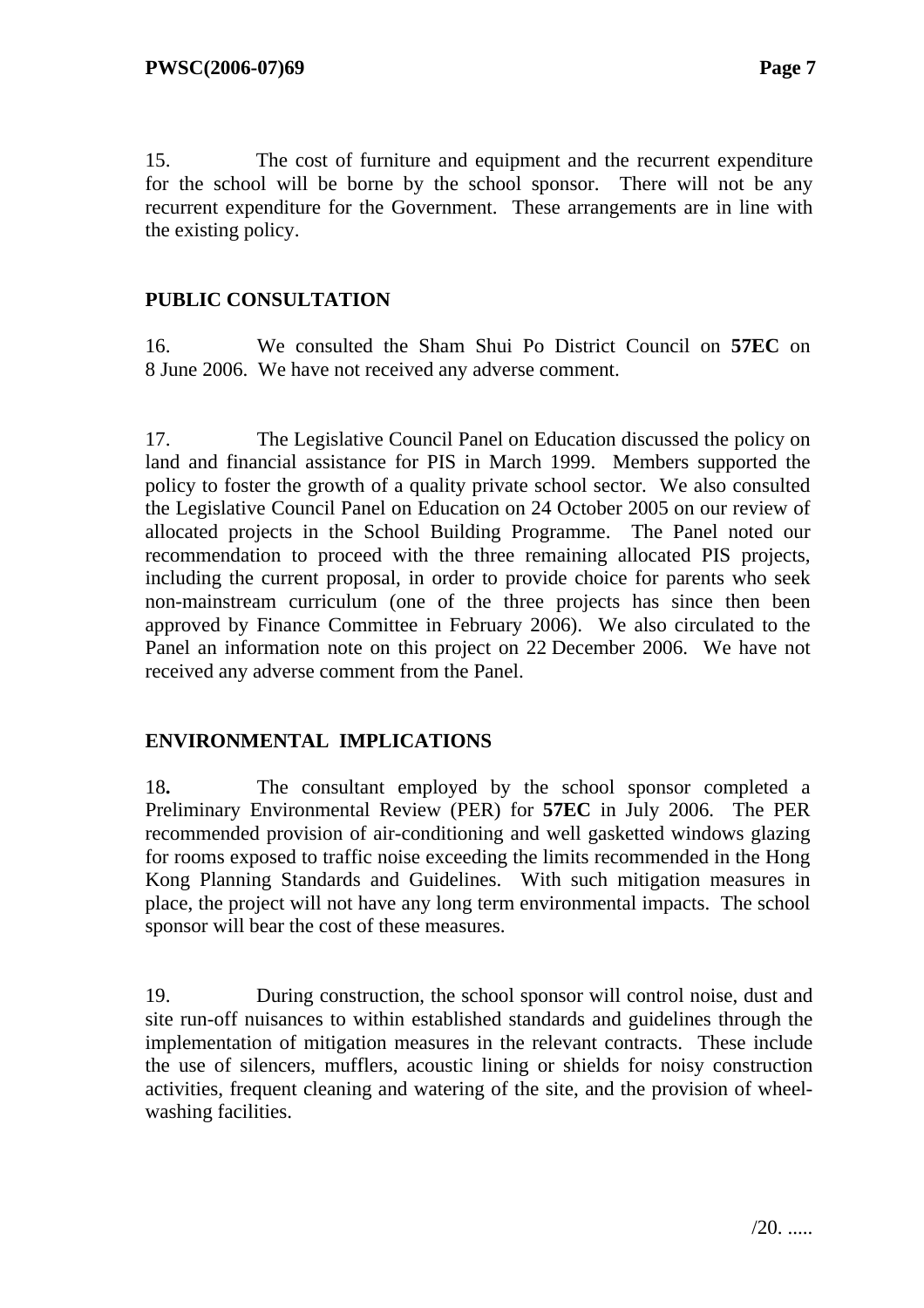20. The school sponsor has considered measures in the planning and design stages to reduce the generation of construction and demolition (C&D) materials where possible. The school sponsor will require the contractor to reuse inert C&D materials on site or in other suitable construction sites as far as possible (e.g. use suitable excavated materials for filling within the site, use metal site hoardings and signboards so that these materials can be recycled or reused in other projects), in order to minimize the disposal of C&D materials to public fill reception facilities. The school sponsor will encourage the contractor to maximize the use of recycled or recyclable C&D materials, as well as the use of non-timber formwork to further minimize the generation of construction waste.

21. The school sponsor will also require the contractor to submit a waste management plan (WMP) for approval. The WMP will include appropriate mitigation measures to avoid, reduce, reuse and recycle C&D materials. The school sponsor will ensure that the day-to-day operations on site comply with the approved WMP. The school sponsor will also control the disposal of public fill,  $\hat{C}$ &D materials and  $\hat{C}$ &D waste to public fill reception facilities<sup>4</sup> and landfills respectively through a trip-ticket system. The school sponsor will require the contractor to separate public fill from C&D waste for disposal at appropriate facilities. The school sponsor will also record the disposal, reuse and recycling of C&D materials for monitoring purposes.

22. The school sponsor estimates that the project will generate about 39 500 tonnes of C&D materials. Of these, the school sponsor will deliver 35 050 tonnes (88.7%) to public fill reception facilities for subsequent reuse, and 1 700 tonnes  $(4.3\%)$  to sorting facilities<sup>4</sup> in order to retrieve the inert portion for reuse as public fill. In addition, the school sponsor will dispose of 2 750 tonnes (7.0%) at landfills. The total cost for accommodating C&D materials at public fill reception facilities and landfill sites, together with the cost for handling the materials at sorting facilities is estimated to be \$1.46 million for this project (based on a unit cost of \$27/tonne for disposal at public fill reception facilities, \$100/tonne at sorting facilities and \$125/tonne<sup>5</sup> at landfills).

**/LAND .....** 

<sup>4</sup> Sorting facilities and public fill reception facilities are specified in Schedule 3 and Schedule 4 respectively of the Waste Disposal (Charges for Disposal of Construction Waste) Regulation. Disposal of public fill in public fill reception facilities requires a licence issued by the Director of Civil Engineering and Development.

<sup>5</sup> This estimate has taken into account the cost for developing, operating and restoring the landfills after they are filled and the aftercare required. It does not include the land opportunity cost for existing landfill sites (which is estimated at  $$90/m^3$ ), nor the cost to provide new landfills (which is likely to be more expensive), when the existing ones are filled.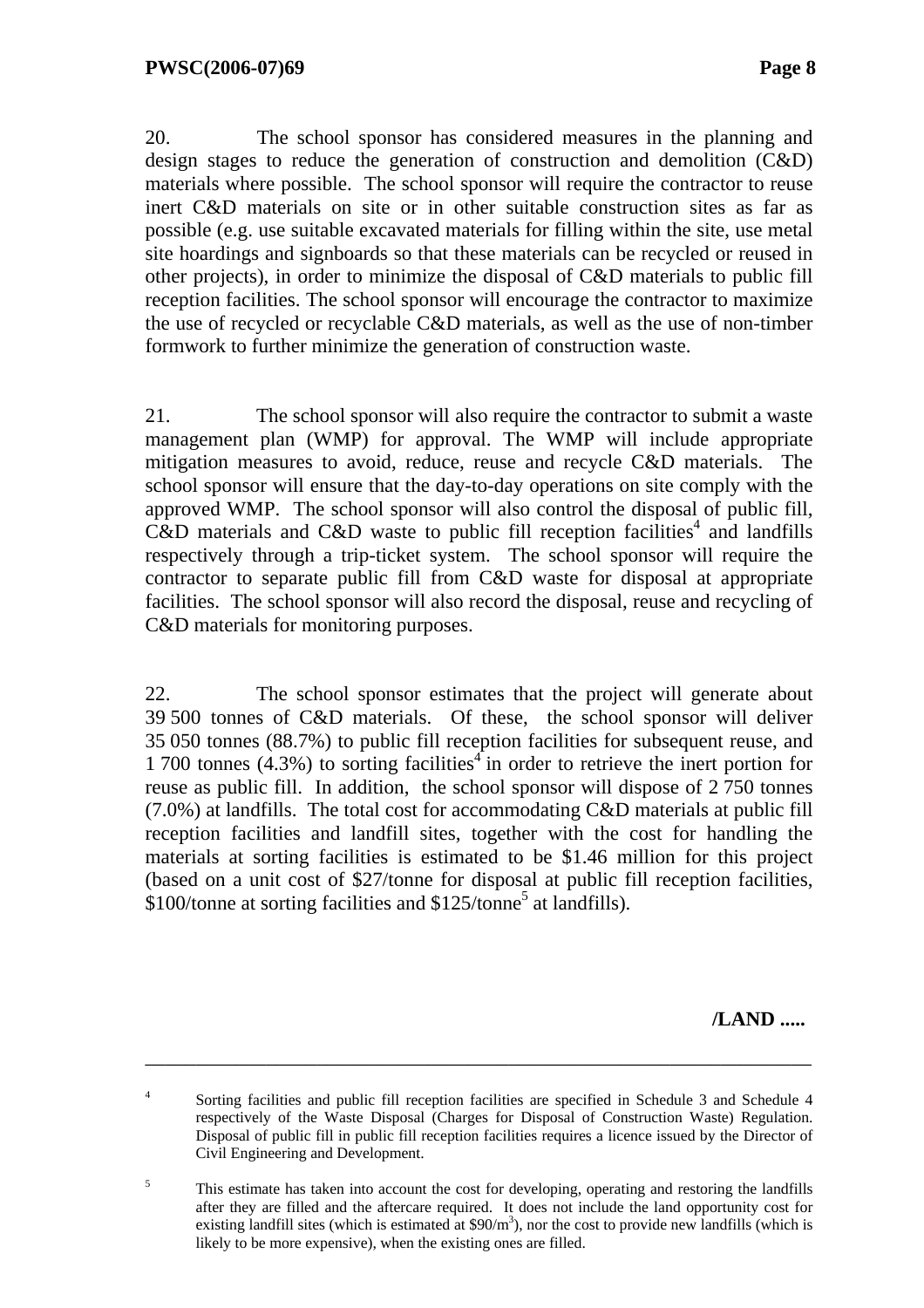6

# **LAND ACQUISITION**

23. The project does not require any land acquisition.

#### **BACKGROUND INFORMATION**

24. We upgraded **57EC** to Category B in September 2005. The school sponsor has engaged consultants to carry out topographical survey in June 2006, the PER and site investigation in July 2006, and detailed design in August 2006 and will carry out tender documentation in February 2007 for the project. The costs for the above services amount to \$4.9 million. We will charge the Government contribution of \$3.9 million to block allocation **Subhead 8100QX** "Alterations, additions, repairs and improvements to education subvented buildings". The consultants have completed all services except for the preparation of tender documents which are being finalised.

25. To facilitate the development of a vibrant private school sector, the Government has since 1999 been providing land grants at nominal premium to school sponsors for operating  $PISS^6$ . A capital grant, the amount being no more than the cost for constructing a standard design public sector school accommodating the same number of students, will also be provided to the school sponsors for the sole purpose of building the schools. The financial assistance and

\_\_\_\_\_\_\_\_\_\_\_\_\_\_\_\_\_\_\_\_\_\_\_\_\_\_\_\_\_\_\_\_\_\_\_\_\_\_\_\_\_\_\_\_\_\_\_\_\_\_\_\_\_\_\_\_\_\_\_\_\_\_\_\_\_\_

/the  $\ldots$ .

| Project<br>code | <b>Project title</b>                                                                                     | <b>Upgrading date</b> |
|-----------------|----------------------------------------------------------------------------------------------------------|-----------------------|
| <b>29EC</b>     | A private independent school at Po Kong Village<br>Road, Wong Tai Sin                                    | March 2002            |
| <b>39EC</b>     | A private independent school (secondary-cum-<br>primary) in Area 90B, Ma On Shan                         | <b>July 2003</b>      |
| 44EC            | A private independent school (secondary-cum-<br>primary) at Shum Wan Road, Aberdeen                      | <b>July 2004</b>      |
| <b>46EC</b>     | A private independent school (secondary-cum- December 2004<br>primary) at Kong Sin Wan Tsuen, Pok Fu Lam |                       |
| <b>87EB</b>     | A private independent secondary school at<br>Norfolk Road, Kowloon Tong                                  | January 2005          |
| <b>54EC</b>     | A private independent school (secondary-cum-<br>primary) in Area 11, Sha Tin                             | June 2005             |
| <b>37EC</b>     | A private independent school (secondary-cum-<br>primary) in Area N4b, Discovery Bay                      | February 2006         |

Up to now, we have upgraded the following PIS projects to Category  $A -$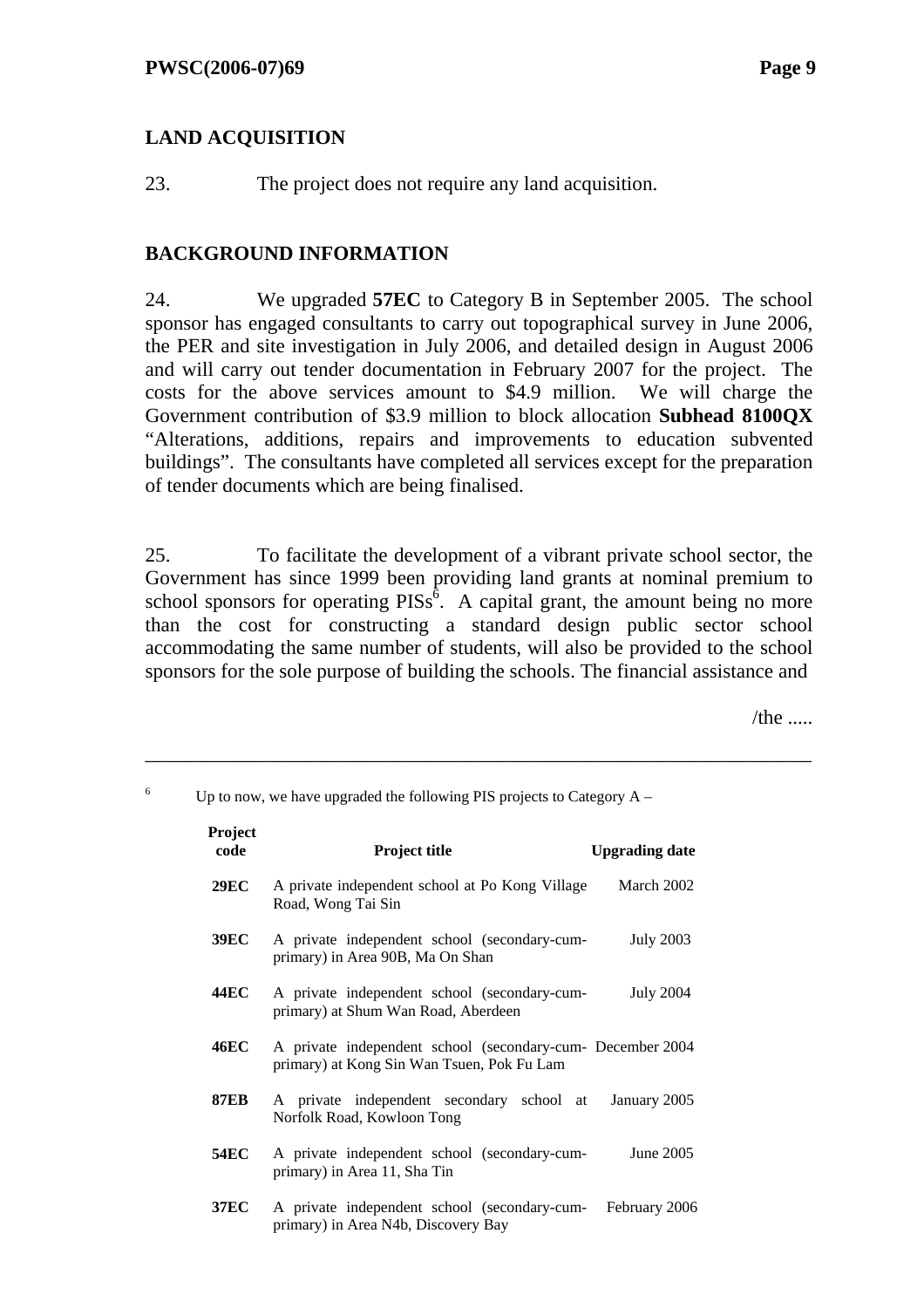the provision of land at nominal premium will help high quality non-profit making school sponsors overcome a major hurdle for entry. In addition, the assistance will give school sponsors incentives to charge affordable school fees. In each school year, the school is required to set aside a sum, which will not be less than 10% of its total school fee income, to provide scholarship and other financial assistance for deserving students. Apart from the capital grant, PISs will not receive any recurrent or further capital financial assistance from the Government. They enjoy greater autonomy in resource management and curriculum (they may run local or non-local curriculum). Compared to schools receiving public funding, they have greater capacity to serve students (including children of expatriates working in Hong Kong) wishing to pursue non-local curriculum.

26. The proposed construction of the school will involve removal of 18 trees, three of which will be transplanted and 15 of which will be felled. All trees to be removed are not important trees<sup>7</sup>. We will incorporate planting proposals as part of the project, including no less than 52 trees.

27. We estimate that the proposed works will create about 300 jobs (270 for labourers and another 30 for professional/technical staff) providing a total employment of 5 100 man-months.

--------------------------------------

Education and Manpower Bureau January 2007

7

 "Important trees" refer to trees in the Register of Old and Valuable Trees, or any other trees that meet one or more of the following criteria –

- (a) trees of 100 years old or above;
- (b) trees of cultural, historical or memorable significance e.g. Fung Shui tree, trees as landmark of monastery or heritage monument, and trees in memory of an important person or event;
- (c) trees of precious or rare species;
- (d) trees of outstanding form (taking account of overall tree sizes, shape and any special features) e.g. trees with curtain like aerial roots, trees growing in unusual habitat; or
- (e) trees with trunk diameter equal or exceeding 1.0 metre (measured at 1.3 metre above ground level), or with height/canopy spread equal or exceeding 25 metres.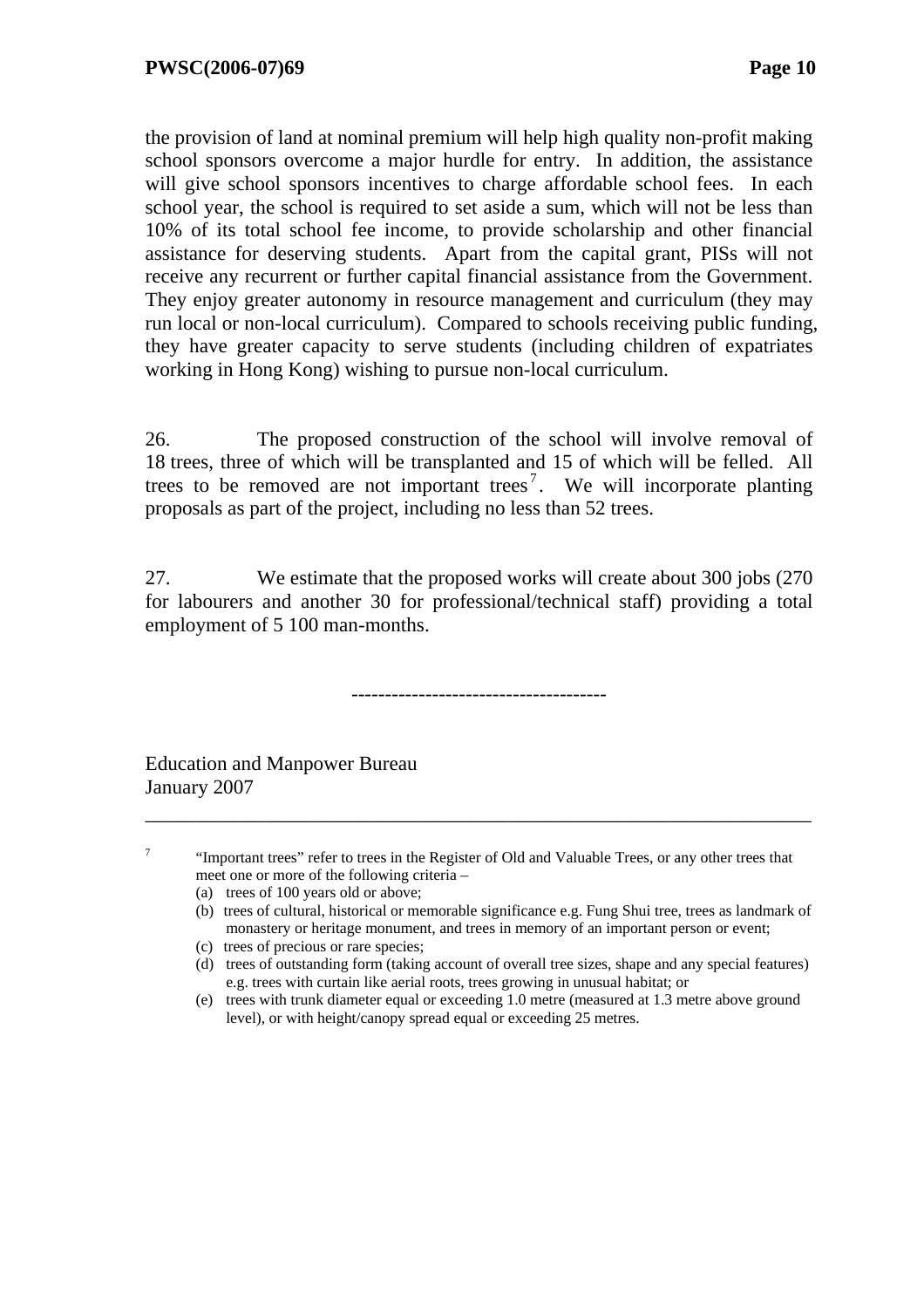# **57EC – A private independent school (secondary-cum-primary) at Caldecott Road, Sham Shui Po**

# **A comparison of the facilities proposed under 57EC with those of standard design schools**

| <b>Facilities</b>                                                                             | <b>57EC</b>                          |                                    | <b>Standard design school</b>       |                                   |  |
|-----------------------------------------------------------------------------------------------|--------------------------------------|------------------------------------|-------------------------------------|-----------------------------------|--|
|                                                                                               | 30-classroom<br>secondary<br>section | 30-classroom<br>primary<br>section | 30-classroom<br>secondary<br>school | 30-classroom<br>primary<br>school |  |
| Classroom                                                                                     | 30                                   | 30                                 | 30                                  | 30                                |  |
| Special room                                                                                  | 16                                   | 6                                  | 16                                  | 6                                 |  |
| Staff room                                                                                    | $\mathbf{1}$                         | $\mathbf{1}$                       | $\mathbf{1}$                        | $\mathbf{1}$                      |  |
| Staff common room                                                                             | $\mathbf{1}$                         |                                    | $\mathbf{1}$                        | $\mathbf{1}$                      |  |
| Assembly hall                                                                                 | 1                                    |                                    | $\mathbf{1}$                        | $\mathbf{1}$                      |  |
| Small group teaching room                                                                     | 7                                    |                                    | 3                                   | $\overline{4}$                    |  |
| Guidance activity room                                                                        | $\overline{2}$                       |                                    | $\mathbf{1}$                        | 1                                 |  |
| Interview room                                                                                |                                      | 4                                  |                                     | $\overline{2}$                    |  |
| Student activity centre                                                                       | $\overline{2}$                       |                                    | 1                                   | 1                                 |  |
| Conference room                                                                               | $\overline{2}$                       |                                    | $\mathbf{1}$                        | 1                                 |  |
| Library                                                                                       | $\mathbf{1}$                         |                                    | $\mathbf{1}$                        | $\mathbf{1}$                      |  |
| Multi-purpose area                                                                            | $\overline{2}$                       |                                    | $\mathbf{1}$                        | $\mathbf{1}$                      |  |
| <b>Basketball court</b>                                                                       | 3                                    |                                    | $\overline{2}$                      | $\mathbf{1}$                      |  |
| Swimming pool                                                                                 | $\mathbf{1}$                         |                                    |                                     |                                   |  |
| Green corner                                                                                  | $\mathbf{1}$                         |                                    | $\mathbf{1}$                        | $\mathbf{1}$                      |  |
| Ancillary accommodation,<br>including lifts and relevant<br>facilities for the<br>handicapped | Available                            |                                    | Available                           | Available                         |  |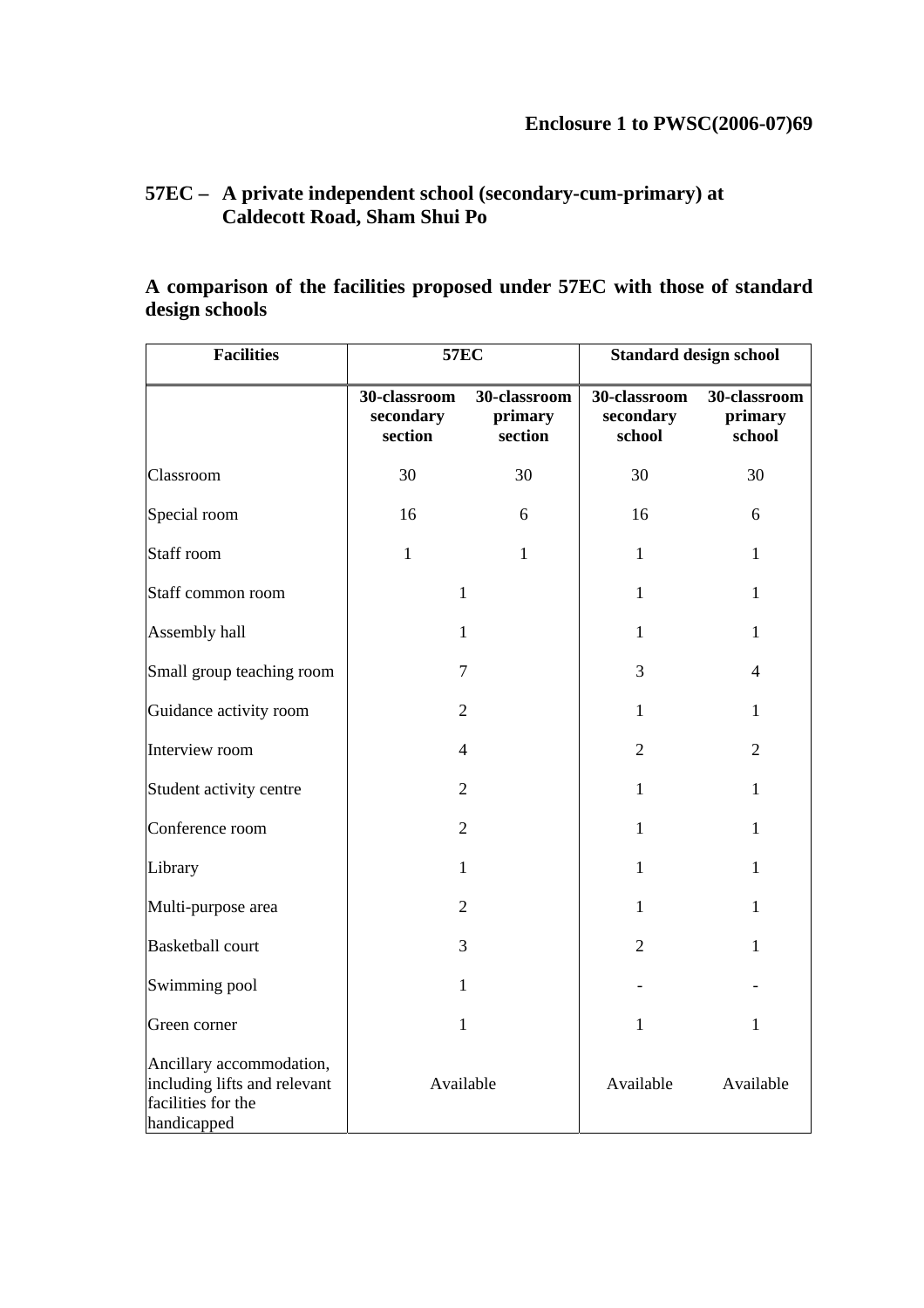

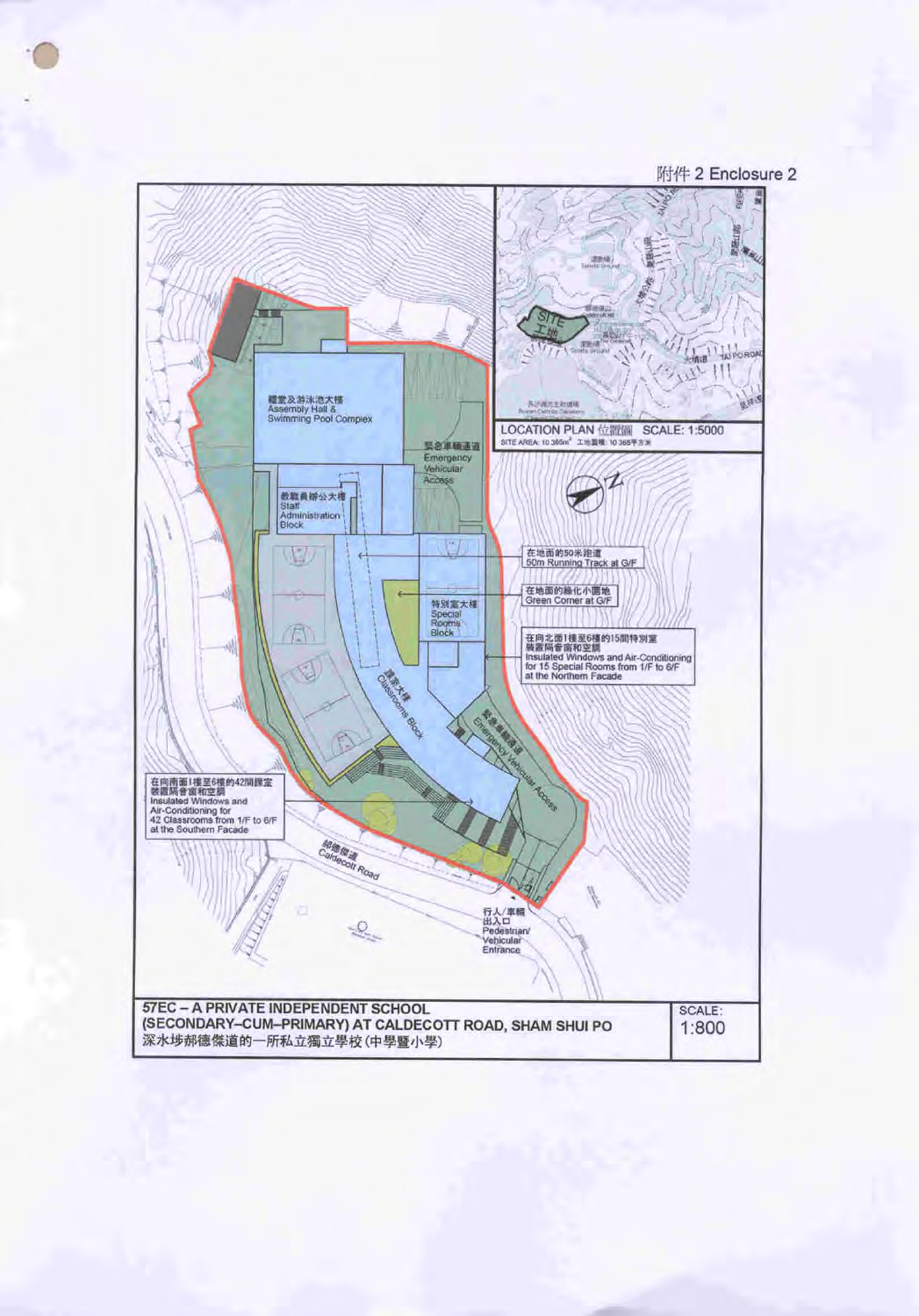VIEW OF THE SCHOOL PREMISES FROM SOUTHERN DIRECTION (ARTIST'S IMPRESSION) 57EC - A PRIVATE INDEPENDENT SCHOOL (SECONDARY - CUM - PRIMARY ) AT CALDECOTT ROAD, SHAM SHUI PO 深水埗郝德傑道的一所私立獨立學校(中學暨小學)

從南面望向校舍的構思圖

**ULTIM A STATE** min milit

從西面望向校舍的構思圖 VIEW OF THE SCHOOL PREMISES FROM WESTERN DIRECTION (ARTIST'S IMPRESSION)

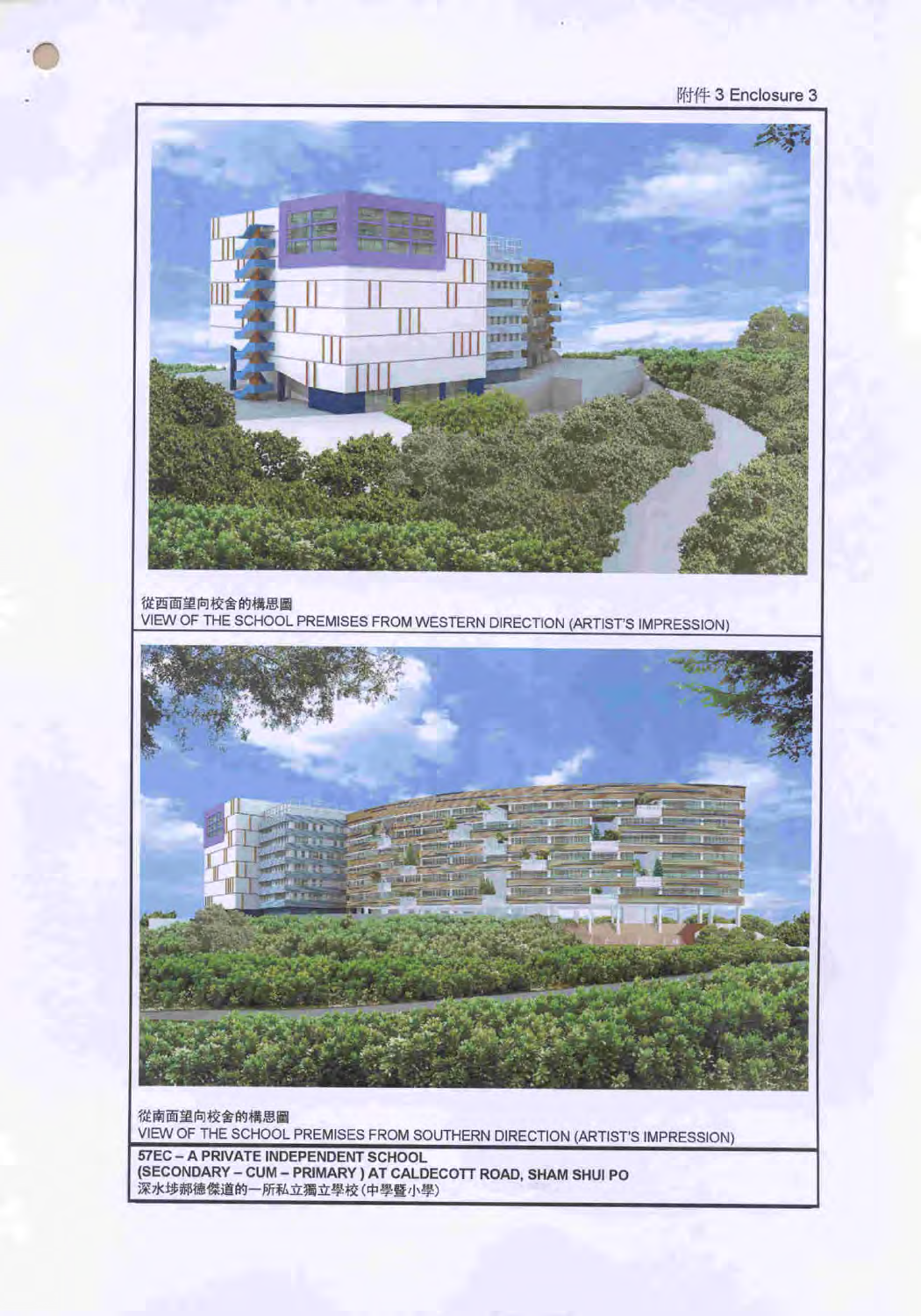# **A comparison of the reference cost of a 30-classroom (CR) primary school and 30-classroom secondary school project with the estimated cost of 57EC**

|                          | (A)<br>30-CR<br><b>Primary</b><br><b>School</b><br>\$ million<br>(at Sept<br>2006<br>prices) | <b>(B)</b><br>30-CR<br><b>Secondary</b><br><b>School</b><br>\$ million<br>(at Sept<br>2006<br>prices) | (C)<br><b>Standard</b><br><b>Total</b><br>$(A)+(B)$<br><b>Reference</b><br>$Cost*$<br>\$ million<br>(at Sept<br>2006 prices) | (D)<br><b>Standard</b><br><b>Total plus</b><br><b>Additional</b><br>Capital<br><b>Subvention</b><br>for 57EC<br>\$ million | (E)<br><b>Total Cost of</b><br><b>57EC</b><br>including<br><b>School</b><br>Sponsor's<br><b>Contribution</b><br>\$ million |                           |
|--------------------------|----------------------------------------------------------------------------------------------|-------------------------------------------------------------------------------------------------------|------------------------------------------------------------------------------------------------------------------------------|----------------------------------------------------------------------------------------------------------------------------|----------------------------------------------------------------------------------------------------------------------------|---------------------------|
| (a) Demolition           |                                                                                              |                                                                                                       |                                                                                                                              | 8.5                                                                                                                        | 8.5                                                                                                                        | (See Note A)              |
| (b) Site Formation       |                                                                                              |                                                                                                       |                                                                                                                              | 0.9                                                                                                                        | 6.6                                                                                                                        | (See Note B)              |
| (c) Slope<br>Upgrading   |                                                                                              |                                                                                                       |                                                                                                                              | 2.8                                                                                                                        | 2.8                                                                                                                        | (See Note C)              |
| (d) Piling               | 9.0                                                                                          | 10.5                                                                                                  | 19.5                                                                                                                         | 32.8                                                                                                                       | 42.2                                                                                                                       | (See Note D)              |
| (e) Building             | 46.0                                                                                         | 55.3                                                                                                  | 101.3                                                                                                                        | 101.3                                                                                                                      | 123.9                                                                                                                      | (See Note E)              |
| (f) Building<br>services | 13.0                                                                                         | 16.2                                                                                                  | 29.2                                                                                                                         | 29.2                                                                                                                       | 57.2                                                                                                                       | (See Note F)              |
| $(g)$ Drainage           | 2.1                                                                                          | 2.4                                                                                                   | 4.5                                                                                                                          | 4.5                                                                                                                        | 4.9                                                                                                                        |                           |
| (h) External works       | 9.0                                                                                          | 9.9                                                                                                   | 18.9                                                                                                                         | 18.9                                                                                                                       | 19.6                                                                                                                       |                           |
| (i) Consultant's<br>fee  |                                                                                              |                                                                                                       |                                                                                                                              | 3.0                                                                                                                        | 3.8                                                                                                                        | (See Note G)              |
| (j) Price<br>adjustment  |                                                                                              |                                                                                                       |                                                                                                                              | 6.8                                                                                                                        | 7.7                                                                                                                        |                           |
| (k) Contingencies        | 7.9                                                                                          | 9.4                                                                                                   | 17.3                                                                                                                         | 19.9                                                                                                                       | 27.0                                                                                                                       | (See Note H)              |
| Total                    | 87.0                                                                                         | 103.7                                                                                                 | 190.7                                                                                                                        | 228.6                                                                                                                      | 304.2                                                                                                                      | (See Notes I<br>and $J$ ) |
|                          |                                                                                              |                                                                                                       |                                                                                                                              |                                                                                                                            |                                                                                                                            |                           |

/**(A) .....**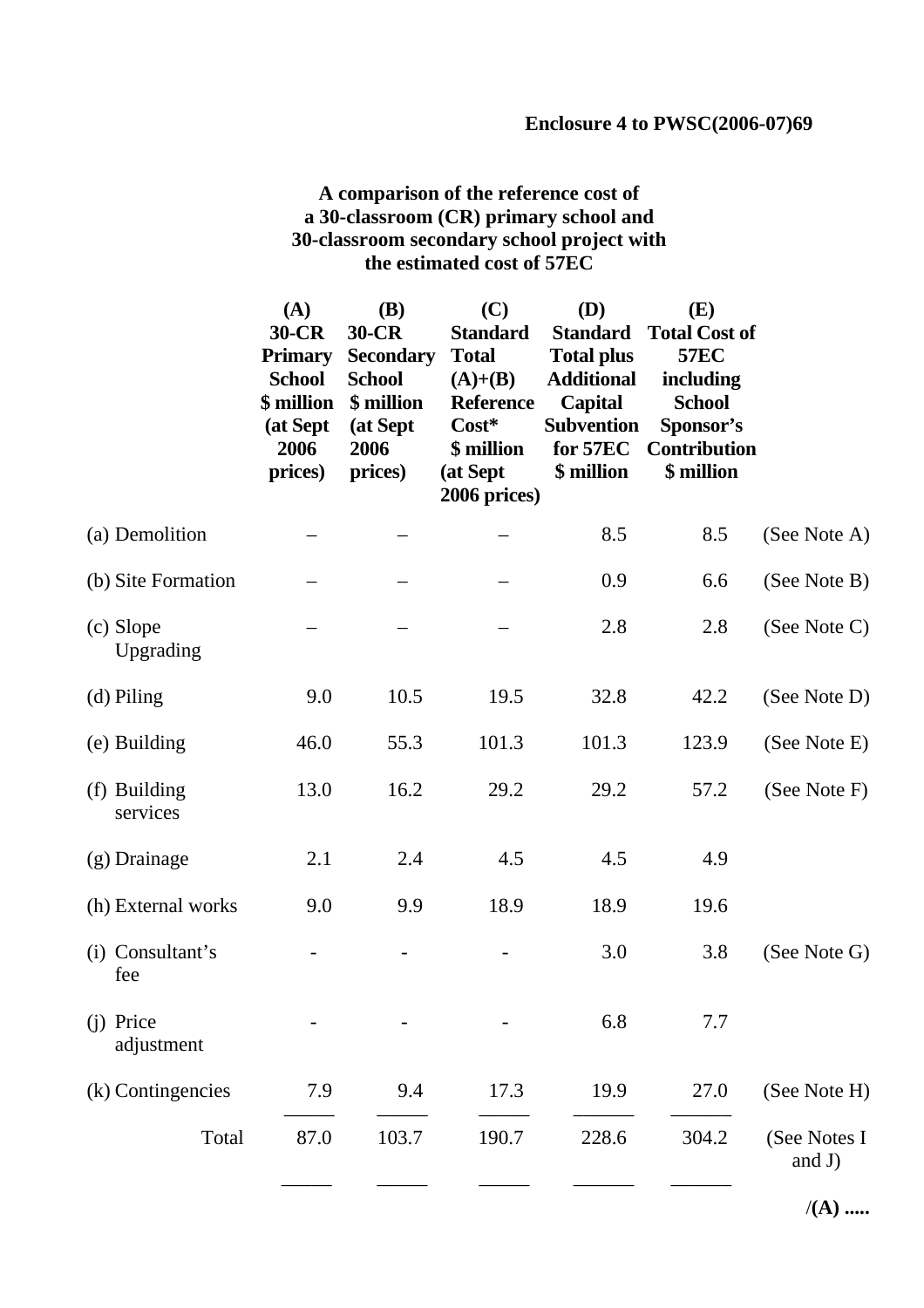|     |                                                                                                                                          | <b>(A)</b><br>$30-CR$<br><b>Primary</b><br><b>School</b><br>2006<br>prices) | <b>(B)</b><br>$30$ -CR<br><b>Secondary</b><br><b>School</b><br>\$ million \$ million<br>(at Sept (at Sept)<br>2006<br>prices) | (C)<br><b>Total</b><br>$(A)+(B)$<br><b>Reference</b><br>$\text{Cost}^*$<br>(at Sept \$ million<br>2006 prices) | <b>(D)</b><br>Total plus<br><b>Additional</b><br>Capital | (E)<br><b>Standard</b> Standard Total Cost of<br><b>57EC</b><br>including<br><b>School</b><br>Subvention Sponsor's<br>\$ million for 57EC Contribution<br>\$ million |
|-----|------------------------------------------------------------------------------------------------------------------------------------------|-----------------------------------------------------------------------------|-------------------------------------------------------------------------------------------------------------------------------|----------------------------------------------------------------------------------------------------------------|----------------------------------------------------------|----------------------------------------------------------------------------------------------------------------------------------------------------------------------|
| (1) | Construction 10 727 m <sup>2</sup> 12 133 m <sup>2</sup> 22 860 m <sup>2</sup> 28 620 m <sup>2</sup> 28 620 m <sup>2</sup><br>floor area |                                                                             |                                                                                                                               |                                                                                                                |                                                          |                                                                                                                                                                      |
|     | (m) Construction<br>unit cost<br>${([e] + (f)] \div}$                                                                                    |                                                                             |                                                                                                                               | $$5,500/m^2$ \$5,893/m <sup>2</sup> \$5,709/m <sup>2</sup> \$4,560/m <sup>2</sup> \$6,328/m <sup>2</sup>       |                                                          |                                                                                                                                                                      |

(l)}

#### **\* Assumptions for reference cost**

- 1. The estimation is based on the assumption that the school site is uncomplicated and without unusual environmental restrictions. No allowance is reserved for specific environmental restrictions such as the provision of insulated windows, air-conditioning and boundary walls to mitigate noise impacts on the school.
- 2. No site formation works/geotechnical works are required as they are normally carried out by other Government departments under a separate engineering vote before handing over the project site for school construction.
- 3. Piling cost is based on the use of 112 steel H-piles at an average depth of 30m for 30-classroom primary school and 130 steel H-piles at an average depth of 30m for 30-classroom secondary school, assuming that percussive piling is permissible. No allowance is reserved for the effect of negative skin friction due to fill on reclaimed land.
- 4. Cost for drainage and external works is for a standard 30-classroom primary school site area of  $6\,200 \, \text{m}^2$  and a standard 30-classroom secondary school site are of  $6.950 \text{ m}^2$  built on an average level site without complicated geotechnical conditions, utility diversions, etc. (i.e. a "greenfield" site).
- 5. No consultancy services are required.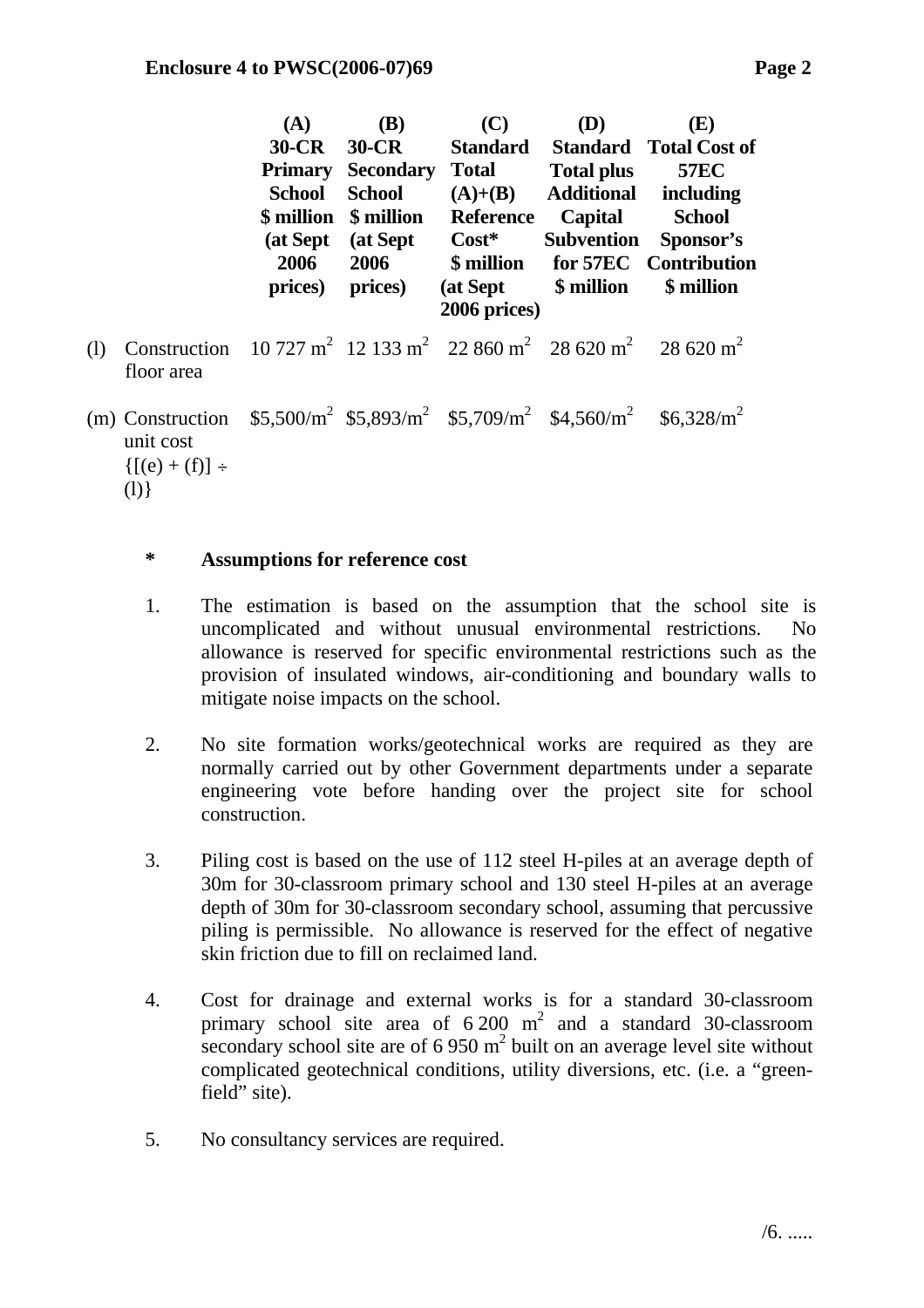- 6. Furniture and equipment costs are excluded as they are usually borne by the sponsoring bodies of new schools.
- 7. The reference cost for comparison purpose is subject to review regularly. We will review, and revise if necessary, the reference cost which should be adopted for future projects.

# **Notes**

- A. The demolition works are required to demolish the existing buildings on site for the construction of the new school premises. The existing buildings were the former campus of Sir Robert Black College of Education which will be vacated prior to demolition.
- B. Site formation works are required to form the platform level for the construction of the new school premises and the emergency vehicular access. The school sponsor will bear part of the site formation cost which is due to above-standard design.
- C. The slope upgrading works are due to the inherited terrain of the site where several platforms have to be formed prior to the construction works. According to field test result, slope stabilisation is required for an adjacent slope to bring it up to current standard. Under the draft Lease Conditions, the school sponsor will be responsible for maintenance of this slope in future.
- D. The piling cost is higher than the reference cost because non-percussive piling system is required. If percussive steel H-piles are used, the pile bases are susceptible to damage due to hard driving. The school sponsor will bear part of the higher piling cost which is due to above-standard design of the building.
- E. The school sponsor will bear part of the building cost which is higher than the reference cost because of larger construction floor area.
- F. The school sponsor will bear part of the building services cost which is higher than the reference cost because of larger construction floor area and the provision of a swimming pool.
- G. Having examined and revised the consultants' fees estimated by the school sponsor, D Arch S considers \$3 million acceptable as the amount of capital subvention to pay for the consultants' fees. For schools built by the Government, such services are arranged through the Architectural Services Department. The school sponsor will top up the fees exceeding this amount. A breakdown of the consultants' fees to be supported by capital subvention is at Enclosure 5.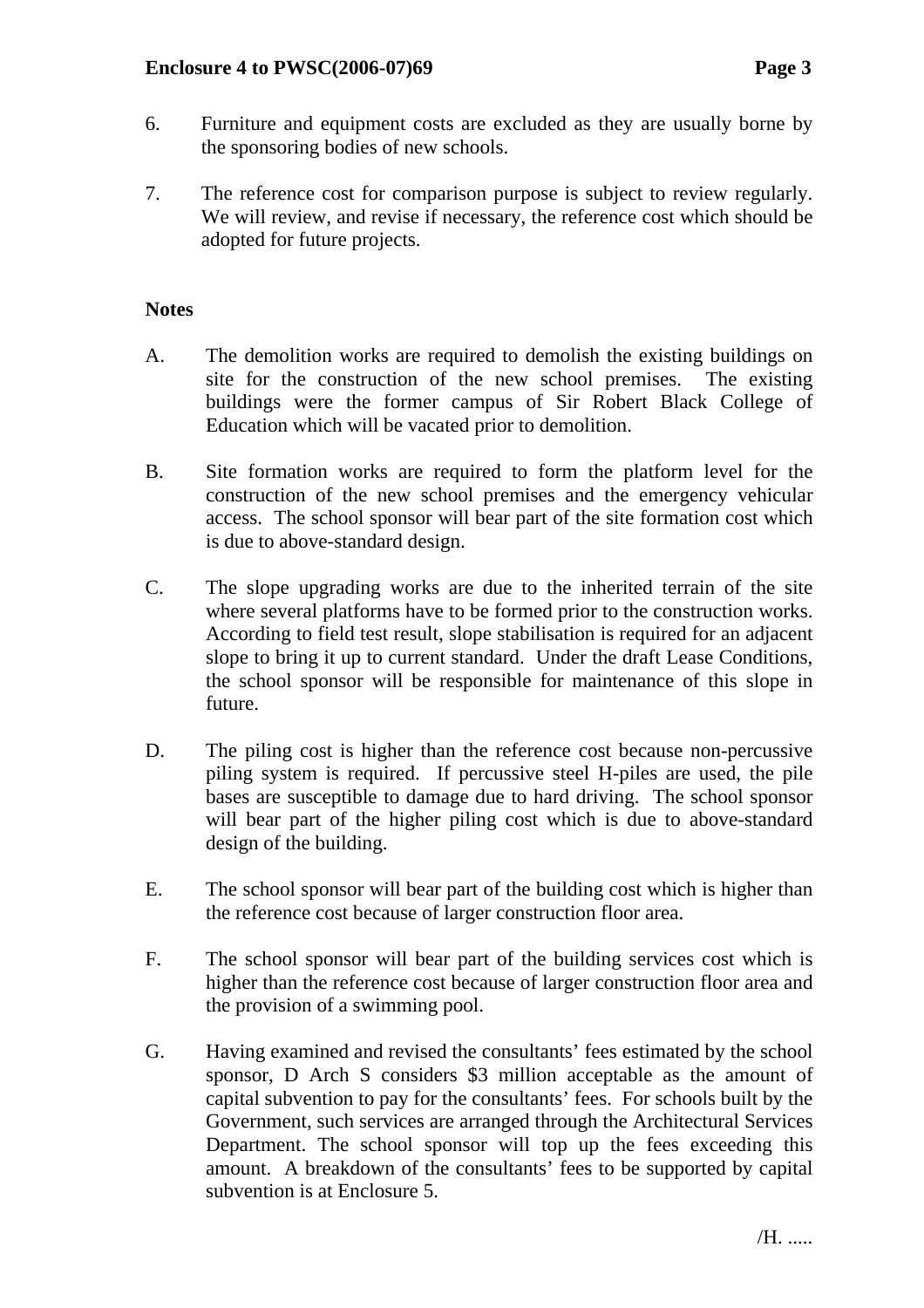- H. The provision for contingency is around 10% of the relevant estimates.
- I. It is standard practice to provide the school sponsor with a capital grant, being no more than the construction cost for a standard design public sector school accommodating the same number of students, for building the school. As the school sponsor may wish to put in more facilities or to accommodate less students, any shortfall will have to be met by the school sponsor. The cost of building a standard design 30-classroom secondary school with 1 160 students is \$104.6 million in September 2006 prices. As advised by D Arch S, the equivalent provision for the 30-classroom secondary section with 1 150 students (as proposed by the school sponsor) will be \$103.7 million (\$104.6 million  $\div$  1 160 x 1 150) and the cost of building a standard design primary school with 1 035 students (accepted by the school sponsor) is \$87.0 million in September 2006 prices. The above estimates together with the capital grant in respect of demolition (\$8.5 million), site formation (\$0.9 million), slope upgrading (\$2.8 million), piling works (\$13.3 million), consultants' fees (\$3.0 million), contingencies (\$2.6 million) and price adjustment (\$6.8 million) as shown in Column (D) of this enclosure add up to the total capital grant at \$228.6 million in MOD prices.
- J. The primary section will have 30 classes of 34.5 students each on average for Year 1 to 5. The total number of primary students will be 1 035. The secondary section will have 843 students in 22 classes for Year 6 to 10 and 307 students in eight classes for Year 11 to 12. The total number of secondary students will be 1 150.